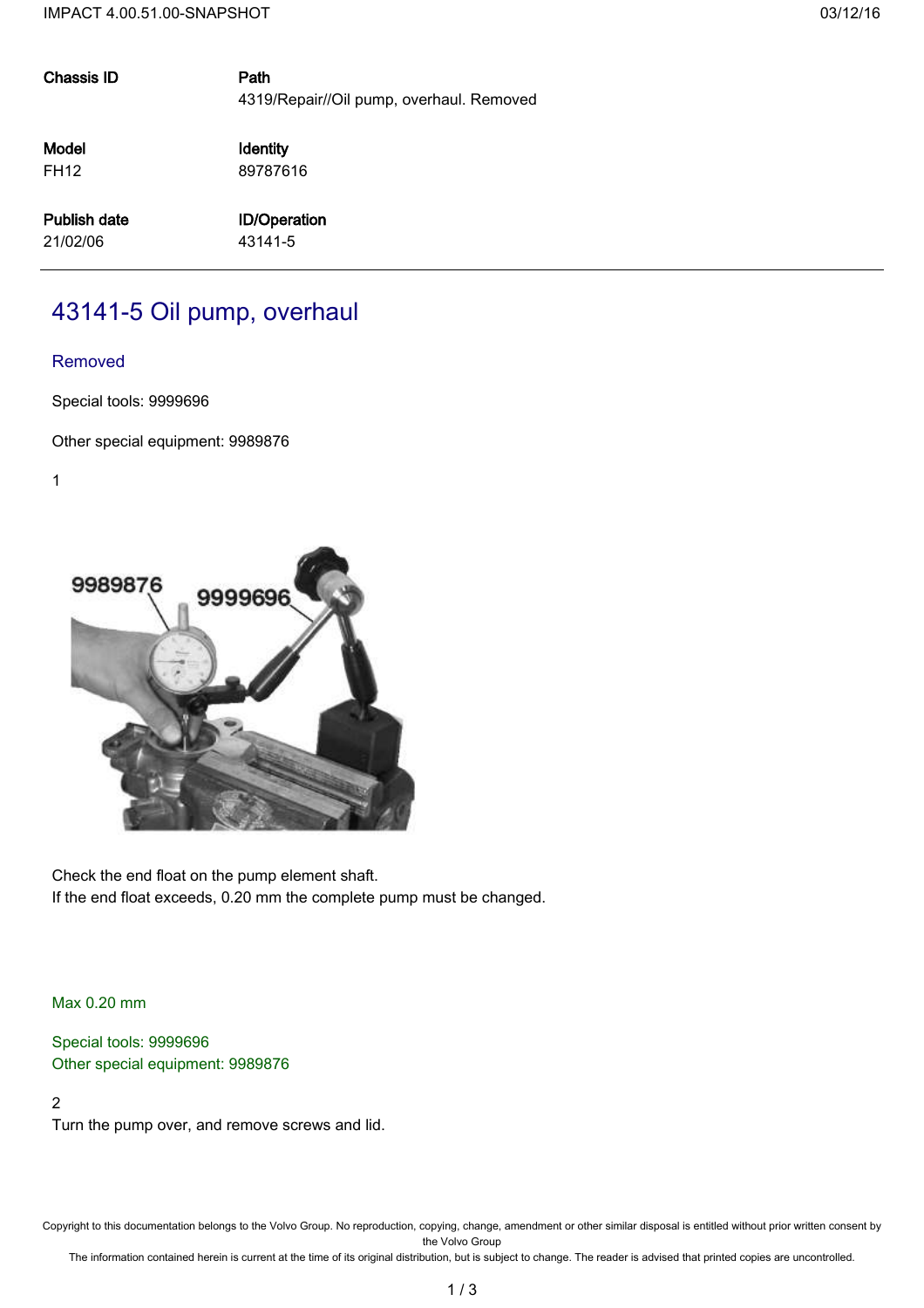



Use a feeler gauge to check the play between the pump elements. If the play exceeds, 0.20 mm the complete pump must be changed.

# Max 0,20 mm

## 4

Remove the pump element from the housing. Check that the pump element is securely located on the shaft and is undamaged.

## 5



Remove both bypass valves.

Note: Note the mutual locations of the bypass valves.

6 Copyright to this documentation belongs to the Volvo Group. No reproduction, copying, change, amendment or other similar disposal is entitled without prior written consent by the Volvo Group

The information contained herein is current at the time of its original distribution, but is subject to change. The reader is advised that printed copies are uncontrolled.